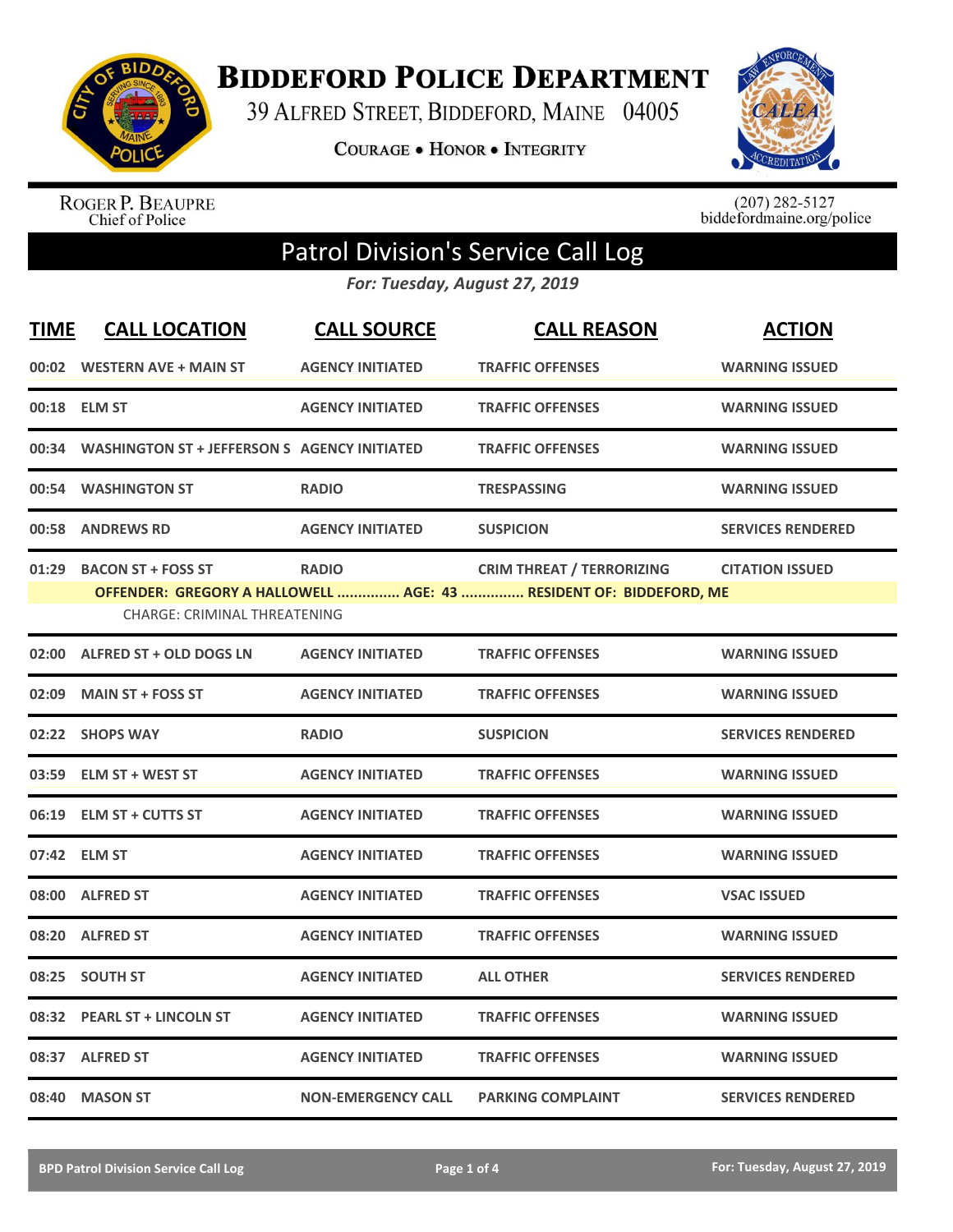| <b>TIME</b> | <b>CALL LOCATION</b>              | <b>CALL SOURCE</b>        | <b>CALL REASON</b>                                                       | <b>ACTION</b>            |
|-------------|-----------------------------------|---------------------------|--------------------------------------------------------------------------|--------------------------|
|             | 08:56 WEST ST + HILL ST           | <b>NON-EMERGENCY CALL</b> | <b>ALL OTHER</b>                                                         | <b>SERVICES RENDERED</b> |
|             | 09:01 MAINE TPKE                  | <b>AGENCY INITIATED</b>   | <b>TRAFFIC OFFENSES</b>                                                  | <b>VSAC ISSUED</b>       |
|             | 09:07 KING ST                     | <b>NON-EMERGENCY CALL</b> | <b>WARRANT ARREST</b>                                                    | <b>ARREST(S) MADE</b>    |
|             | <b>CHARGE: WARRANT ARREST</b>     |                           | OFFENDER: PARRIS JOSEPH CAYER-LEARY  AGE: 30  RESIDENT OF: BIDDEFORD, ME |                          |
|             | 09:10 ALFRED ST                   | <b>AGENCY INITIATED</b>   | <b>TRAFFIC OFFENSES</b>                                                  | <b>WARNING ISSUED</b>    |
|             | 09:21 ALFRED ST + BOULDER WAY     | <b>AGENCY INITIATED</b>   | <b>TRAFFIC OFFENSES</b>                                                  | <b>VSAC ISSUED</b>       |
|             | 09:26 MIDDLE ST                   | <b>WALK-IN AT STATION</b> | <b>DOMESTIC COMPLAINTS</b>                                               | <b>ARREST(S) MADE</b>    |
|             | CHARGE: DOMESTIC VIOLENCE ASSAULT |                           | OFFENDER: RITA IRENE GRENIER  AGE: 65  RESIDENT OF: BIDDEFORD, ME        |                          |
|             | 09:42 PRECOURT ST                 | <b>AGENCY INITIATED</b>   | <b>TRAFFIC OFFENSES</b>                                                  | <b>WARNING ISSUED</b>    |
|             | 09:44 MIDDLE ST                   | <b>NON-EMERGENCY CALL</b> | <b>PARKING COMPLAINT</b>                                                 | <b>NO VIOLATION</b>      |
|             | 09:53 LINCOLN ST                  | <b>E-911 CALL</b>         | 911 MISUSE                                                               | <b>NEGATIVE CONTACT</b>  |
|             | 09:55 ELM ST                      | <b>NON-EMERGENCY CALL</b> | <b>CHECK WELFARE</b>                                                     | <b>SERVICES RENDERED</b> |
|             | 10:05 ALFRED ST                   | <b>AGENCY INITIATED</b>   | <b>TRAFFIC OFFENSES</b>                                                  | <b>VSAC ISSUED</b>       |
| 10:08       | <b>ALFRED ST</b>                  | <b>NON-EMERGENCY CALL</b> | <b>DRUG BOX</b>                                                          | <b>SERVICES RENDERED</b> |
|             | 10:14 BOULDER WAY                 | <b>NON-EMERGENCY CALL</b> | <b>ARTICLES LOST/FOUND</b>                                               | <b>REPORT TAKEN</b>      |
|             | 10:22 ALFRED ST                   | <b>AGENCY INITIATED</b>   | <b>TRAFFIC OFFENSES</b>                                                  | <b>VSAC ISSUED</b>       |
|             | 10:56    FOSS ST                  | <b>NON-EMERGENCY CALL</b> | <b>ASSIST PD AGENCY</b>                                                  | <b>NEGATIVE CONTACT</b>  |
|             | 11:03 HIGH ST                     | <b>NON-EMERGENCY CALL</b> | <b>MESSAGE DELIVERY</b>                                                  | <b>SERVICES RENDERED</b> |
|             | 11:04 ELM ST                      | <b>AGENCY INITIATED</b>   | <b>TRAFFIC OFFENSES</b>                                                  | <b>VSAC ISSUED</b>       |
|             | 11:30 ALFRED ST                   | <b>AGENCY INITIATED</b>   | <b>TRAFFIC OFFENSES</b>                                                  | <b>VSAC ISSUED</b>       |
|             | 11:44 ALFRED ST                   | <b>AGENCY INITIATED</b>   | <b>TRAFFIC OFFENSES</b>                                                  | <b>WARNING ISSUED</b>    |
|             | 11:44 ALFRED ST                   | <b>WALK-IN AT STATION</b> | <b>ASSIST CITIZEN</b>                                                    | <b>SERVICES RENDERED</b> |
|             | 11:47 ALFRED ST                   | <b>WALK-IN AT STATION</b> | <b>THEFT</b>                                                             | <b>REPORT TAKEN</b>      |
|             | 11:51 ALFRED ST                   | <b>AGENCY INITIATED</b>   | <b>TRAFFIC OFFENSES</b>                                                  | <b>WARNING ISSUED</b>    |
|             | 11:55 BIRCH ST                    | <b>NON-EMERGENCY CALL</b> | <b>DEATH ATTENDED &amp; UNATTENDED REPORT TAKEN</b>                      |                          |
|             | 12:06 ALFRED ST                   | <b>AGENCY INITIATED</b>   | <b>TRAFFIC OFFENSES</b>                                                  | <b>VSAC ISSUED</b>       |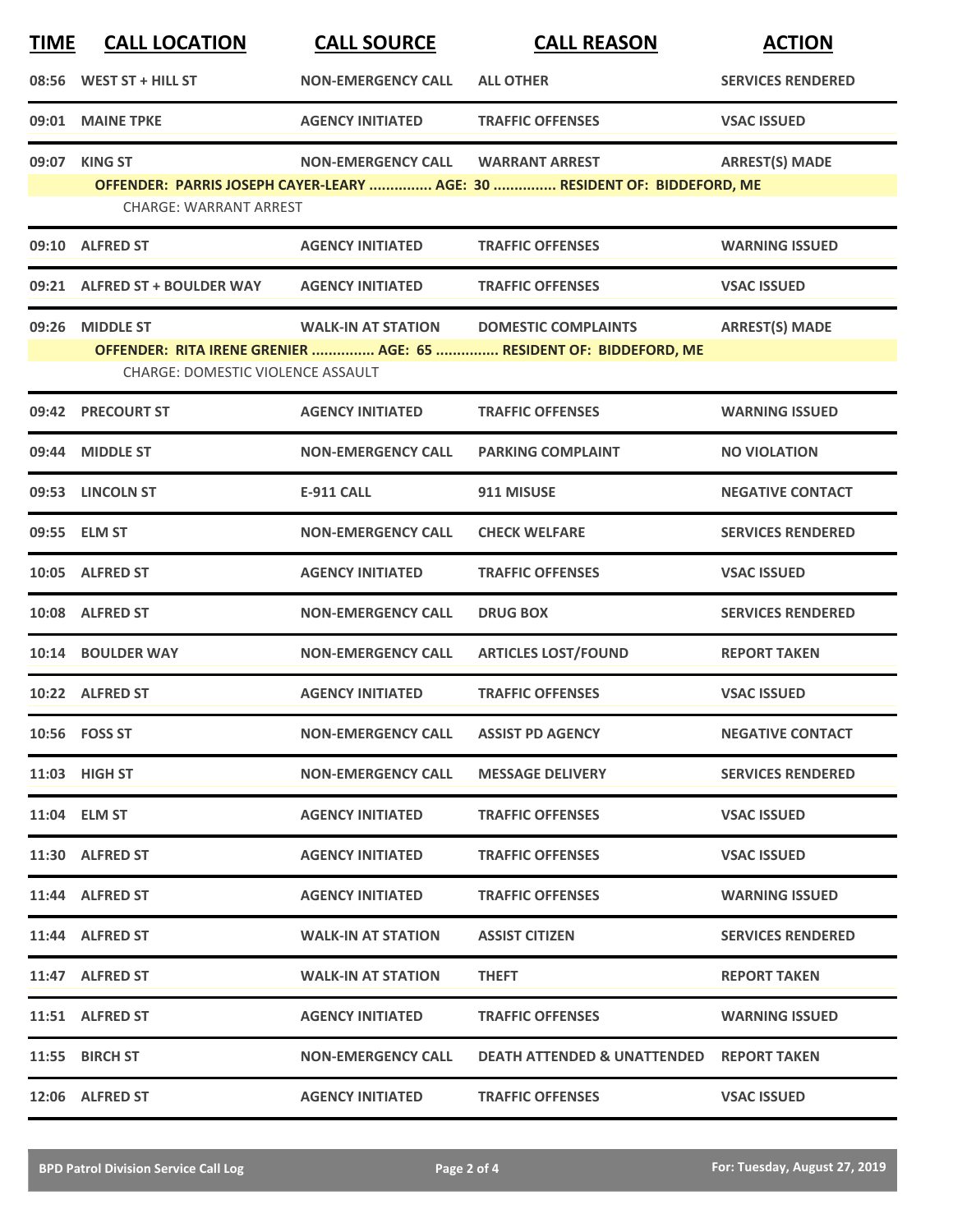| <b>TIME</b> | <b>CALL LOCATION</b>             | <b>CALL SOURCE</b>        | <b>CALL REASON</b>                                                    | <b>ACTION</b>                |
|-------------|----------------------------------|---------------------------|-----------------------------------------------------------------------|------------------------------|
|             | <b>12:11 HIGH ST</b>             | <b>AGENCY INITIATED</b>   | <b>PRO-ACTIVE DV RESPONSE TEAM</b>                                    | <b>NO VIOLATION</b>          |
|             | 12:13 SOUTH ST                   | <b>AGENCY INITIATED</b>   | <b>PRO-ACTIVE DV RESPONSE TEAM</b>                                    | <b>NO VIOLATION</b>          |
| 12:17       | <b>POOL ST + NEWTOWN RD</b>      | <b>AGENCY INITIATED</b>   | <b>TRAFFIC OFFENSES</b>                                               | <b>WARNING ISSUED</b>        |
|             | 12:29 ALFRED ST                  | <b>WALK-IN AT STATION</b> | <b>ARTICLES LOST/FOUND</b>                                            | <b>REFERRED OTHER AGENCY</b> |
|             | 12:32 ALFRED ST                  | <b>WALK-IN AT STATION</b> | <b>CRUISER ACCIDENT</b>                                               | <b>STATE FORM TAKEN</b>      |
|             | 12:40 ALFRED ST                  | <b>NON-EMERGENCY CALL</b> | <b>DOMESTIC COMPLAINTS</b>                                            | <b>REPORT TAKEN</b>          |
|             | 12:46 ALFRED ST                  | <b>WALK-IN AT STATION</b> | <b>WRIT</b>                                                           | <b>ARREST(S) MADE</b>        |
|             |                                  |                           | OFFENDER: HAILEY BRIANNA HOCKMAN  AGE: 22  RESIDENT OF: BIDDEFORD, ME |                              |
|             | <b>CHARGE: CRIMINAL TRESPASS</b> |                           |                                                                       |                              |
|             | 13:54 ALFRED ST                  | <b>NON-EMERGENCY CALL</b> | <b>COURT ORDERED CHECK IN</b>                                         | <b>CALL TRANSFERRED</b>      |
|             | 14:22 MAIN ST                    | <b>NON-EMERGENCY CALL</b> | <b>ANIMAL COMPLAINT</b>                                               | <b>NO ACTION REQUIRED</b>    |
|             | 14:34 MAIN ST                    | <b>NON-EMERGENCY CALL</b> | <b>SUSPICION</b>                                                      | <b>NO VIOLATION</b>          |
|             | 14:38 ALFRED ST                  | <b>WALK-IN AT STATION</b> | <b>HARASSMENT</b>                                                     | <b>SERVICES RENDERED</b>     |
|             | 14:58 OLD DOGS LN                | <b>E-911 CALL</b>         | 911 MISUSE                                                            | <b>SERVICES RENDERED</b>     |
|             | <b>15:07 WASHINGTON ST</b>       | <b>NON-EMERGENCY CALL</b> | <b>DISTURBANCE / NOISE</b>                                            | <b>NO VIOLATION</b>          |
|             | 15:15 WEST ST                    | <b>AGENCY INITIATED</b>   | <b>FUEL SPILL / FUEL ODOR</b>                                         | <b>REMOVED HAZARD</b>        |
|             | 15:20 BOULDER WAY                | <b>NON-EMERGENCY CALL</b> | <b>SHOPLIFTING</b>                                                    | <b>REPORT TAKEN</b>          |
|             | 15:21 CLEAVES ST                 | <b>NON-EMERGENCY CALL</b> | <b>ASSIST PD AGENCY</b>                                               | <b>SERVICES RENDERED</b>     |
|             | 15:22 ALFRED ST                  | <b>WALK-IN AT STATION</b> | <b>ESCORTS / RELAYS</b>                                               | <b>SERVICES RENDERED</b>     |
|             | 15:40 ALFRED ST + BOULDER WAY    | <b>NON-EMERGENCY CALL</b> | <b>ROAD HAZARD</b>                                                    | <b>REFERRED OTHER AGENCY</b> |
|             | 15:43 POMERLEAU ST               | <b>AGENCY INITIATED</b>   | <b>TRAFFIC OFFENSES</b>                                               | <b>WARNING ISSUED</b>        |
|             | <b>15:53 WASHINGTON ST</b>       | <b>E-911 CALL</b>         | 911 MISUSE                                                            | <b>UNABLE TO LOCATE</b>      |
|             | 16:12 ALFRED ST                  | <b>NON-EMERGENCY CALL</b> | <b>ARTICLES LOST/FOUND</b>                                            | <b>REMOVED HAZARD</b>        |
|             | 16:21 ALFRED ST + EDWARDS AVE    | <b>AGENCY INITIATED</b>   | <b>DISABLED VEHICLE</b>                                               | <b>SERVICES RENDERED</b>     |
|             | 16:38 SOUTH ST                   | <b>AGENCY INITIATED</b>   | <b>DISABLED VEHICLE</b>                                               | <b>SERVICES RENDERED</b>     |
|             | 17:21 ALFRED ST                  | <b>E-911 CALL</b>         | 911 MISUSE                                                            | <b>NO ACTION REQUIRED</b>    |
|             | 17:33 SULLIVAN ST                | <b>NON-EMERGENCY CALL</b> | <b>DRUNKENNESS</b>                                                    | <b>NO VIOLATION</b>          |